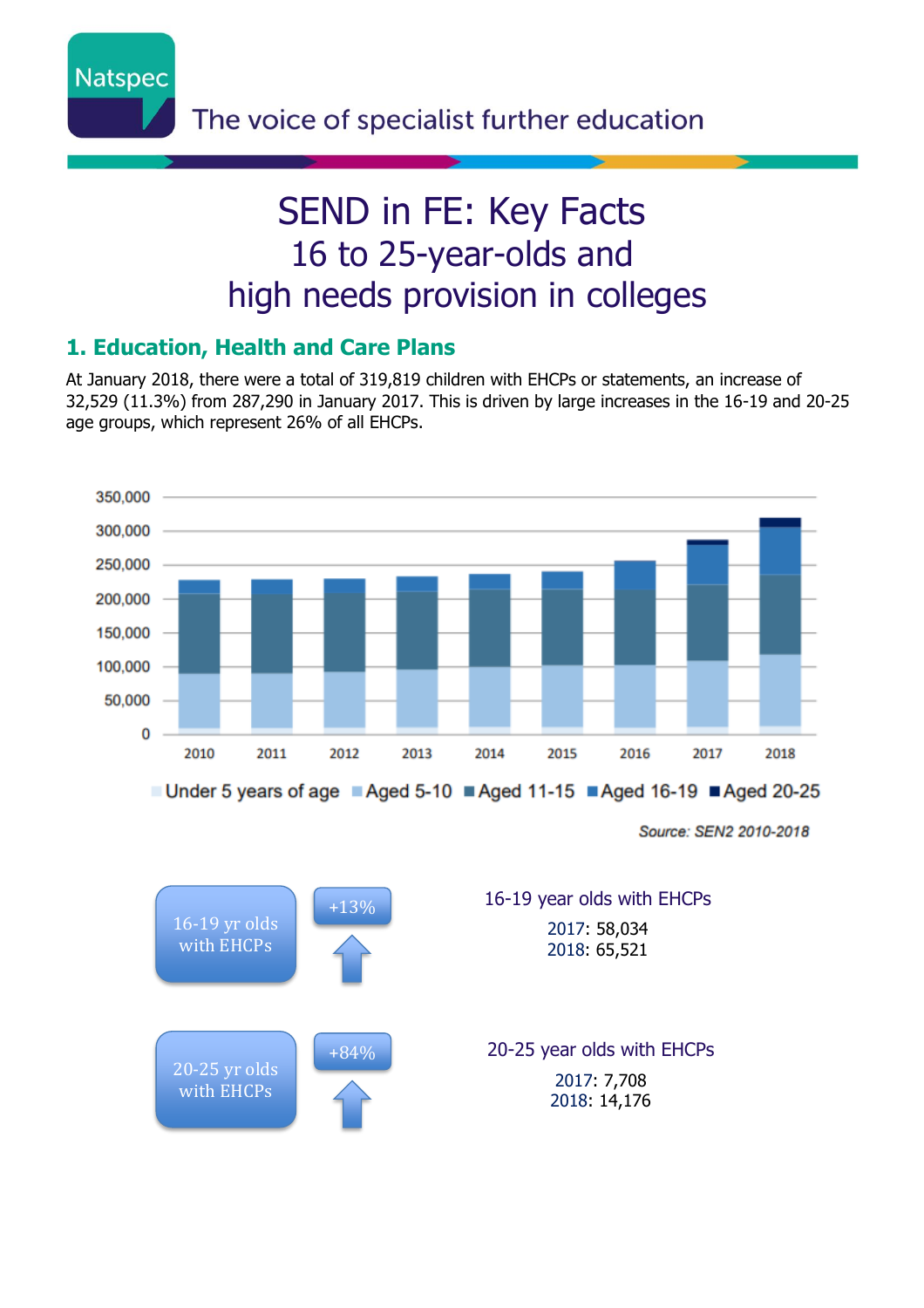**Natspec** 

## **2. ESFA high needs place numbers**



- There are over 47,000 aged 16 to 25 high needs funded students over 29,000 of these are now educated in the FE sector (colleges, SPIs and ILPs).
- The number of high needs funded students in General FE colleges has risen from 15,000 in 2013 to nearly 24,394 in 2018.
- However, a different data set [\(Statements of SEN and EHC plans: England, 2018\)](https://www.gov.uk/government/collections/statistics-special-educational-needs-sen) reported by LAs, shows a much larger total of 42,584 in GFE and sixth form colleges



The largest proportion of high needs funded 16 to 25-year olds are educated in GFE or 6<sup>th</sup> form colleges (51%).

The proportion educated in special schools is declining (from 37% in 2013 to 31% in 2017).

Specialist colleges educate around 4,200 young people (9% of the total EFSA HN place numbers).

<https://www.gov.uk/government/publications/high-needs-allocated-place-numbers>